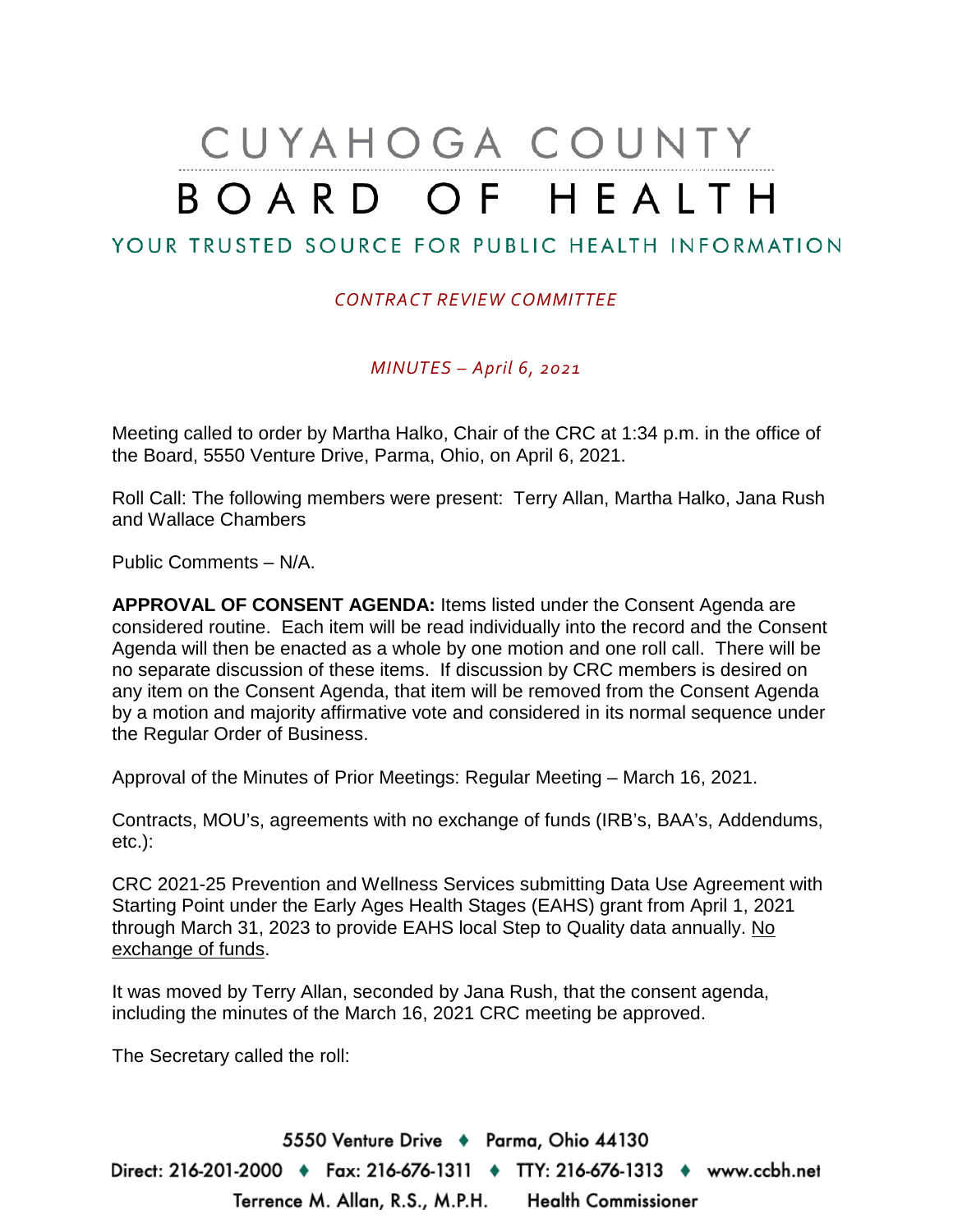Ayes: Terry Allan, Martha Halko, Jana Rush and Wallace Chambers

#### **CONTRACTS AND AWARDS:**

Tabled Items

None

New Items For Review

Bid/Quote Openings ≥ \$25,000.00

None

Bid/Quote Openings < \$25,000.00

CRC 2021-26 Quotes were received from the following contractors by the deadline outlined in the Request For Quotes (RFQ) Mosquito Larvicide Briquettes – RFQ# 2021- 01 (ref. enclosed):

| Agency   | Received             | Amount      |
|----------|----------------------|-------------|
| Adapco   | 3/29/2021 @ 3:34 pm  | \$20,656.00 |
| Verseris | 3/23/2021 @ 11:25 am | no quote    |
| Clarke   | 3/22/2021 @ 10:40 am | \$22,250.00 |

Mosquito Larvicide Briquettes Bid Openings presented by: Joe Lynch

The quotes listed above will be reviewed by the program staff for completion of the purchase requisition process to purchase mosquito larvicide briquettes.

Lead Program Bid Openings presented by: Marlene Skovenski

It was moved by Terry Allan, seconded by Wallace Chambers that the following quote (CRC 2021-27) for 4649 Horton Rd., Garfield Heights, Ohio 44125 be accepted as the lowest and best, and a contract be awarded to TNT Construction in the amount of \$11,205.00 (ref. enclosed).

The Secretary called the roll:

Ayes: Terry Allan, Martha Halko, Jana Rush and Wallace Chambers

It was moved by Wallace Chambers, seconded by Jana Rush that the following quote (CRC 2021-28) for 13408 Oakview Blvd., Garfield Heights, Ohio 44125 be accepted as the lowest and best, and a contract be awarded to Green Home Solutions in the amount of \$10,900.00 (ref. enclosed).

5550 Venture Drive + Parma, Ohio 44130 Direct: 216-201-2000 ♦ Fax: 216-676-1311 ♦ TTY: 216-676-1313 ♦ www.ccbh.net Terrence M. Allan, R.S., M.P.H. **Health Commissioner**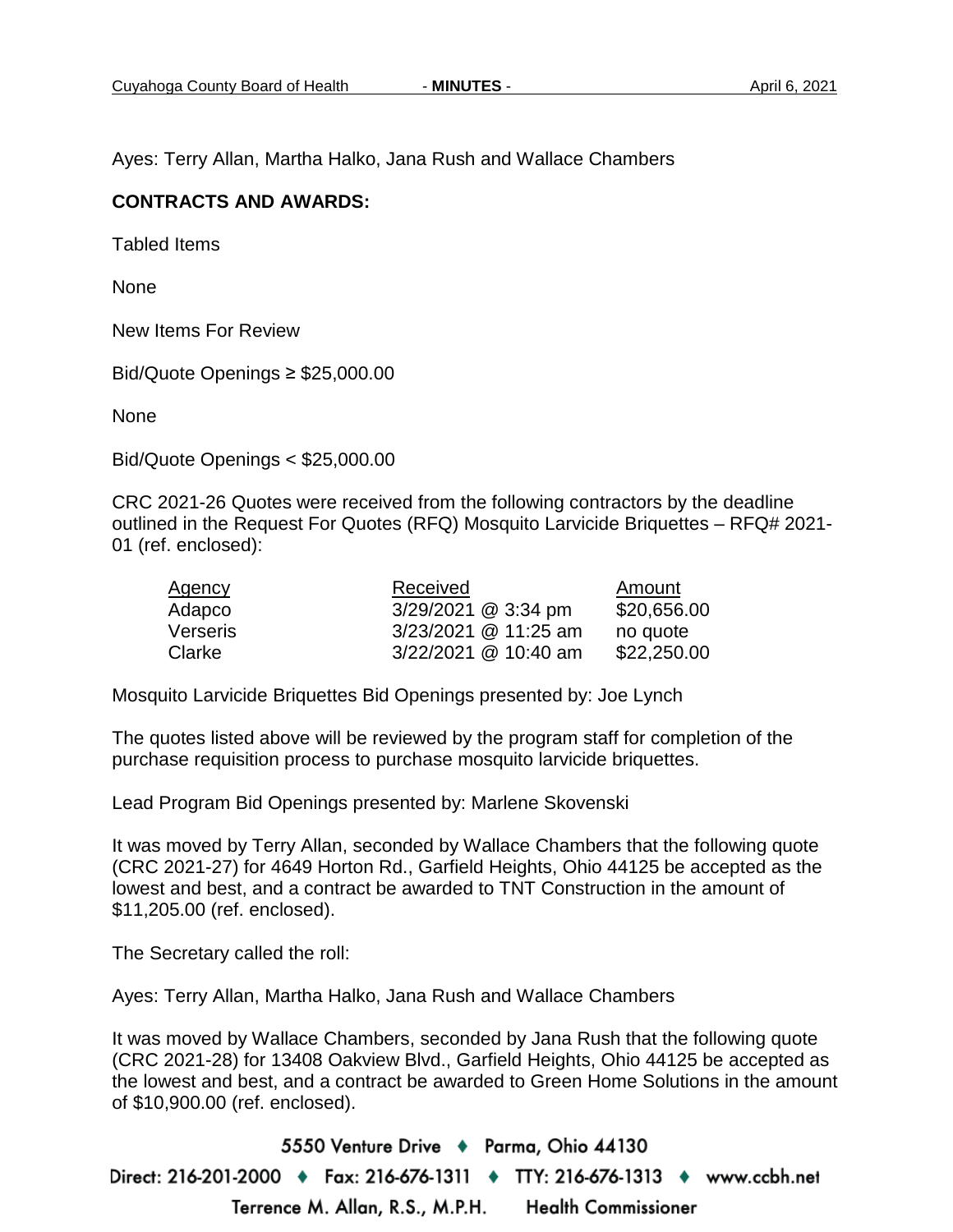The Secretary called the roll:

Ayes: Terry Allan, Martha Halko, Jana Rush and Wallace Chambers

It was moved by Terry Allan, seconded by Martha Halko that the following quote (CRC 2021-29) for 20614 Sunset Dr., Warrensville Heights, Ohio 44122 be accepted as the lowest and best, and a contract be awarded to American Builders & Applicators in the amount of \$14,125.00 (ref. enclosed).

The Secretary called the roll:

Ayes: Terry Allan, Martha Halko, Jana Rush and Wallace Chambers

Expenditures: Contracts up to \$25,000.00

It was moved by Wallace Chambers, seconded by Martha Halko that the addendum (CRC 2021-30) to the contract with American Pinnacle Construction Inc. (CRC 2020- 107) under the Lead Hazard Control grant to increase the amount to be paid to American Pinnacle Construction Inc. from \$13,210.00 to \$13,660.00 be approved.

Presented by: Stephanie McConoughey

Purpose: To complete additional work found during the project completion.

Funding Source: 100% reimbursable through the Lead Hazard Control grant.

The Secretary called the roll:

Ayes: Terry Allan, Martha Halko, Jana Rush and Wallace Chambers

It was moved by Terry Allan, seconded by Jana Rush that the addendum (CRC 2021- 31) to the contract with Conduent Healthy Communities Corporation (Resolution 2019- 18, CRC 2019-139) under the HealthComp Foundation grant to increase the amount to be paid to Conduent Healthy Communities Corporation from \$289,300.00 to \$297,500.00 be approved.

Presented by: Samantha Smith

Purpose: To add health behavior indicators to the Conduent platform for HealthComp.

Funding Source: 100% reimbursable through HealthComp Foundation grant and project partners.

The Secretary called the roll:

Ayes: Terry Allan, Martha Halko, Jana Rush and Wallace Chambers

5550 Venture Drive + Parma, Ohio 44130

Direct: 216-201-2000 ♦ Fax: 216-676-1311 ♦ TTY: 216-676-1313 ♦ www.ccbh.net Terrence M. Allan, R.S., M.P.H. **Health Commissioner**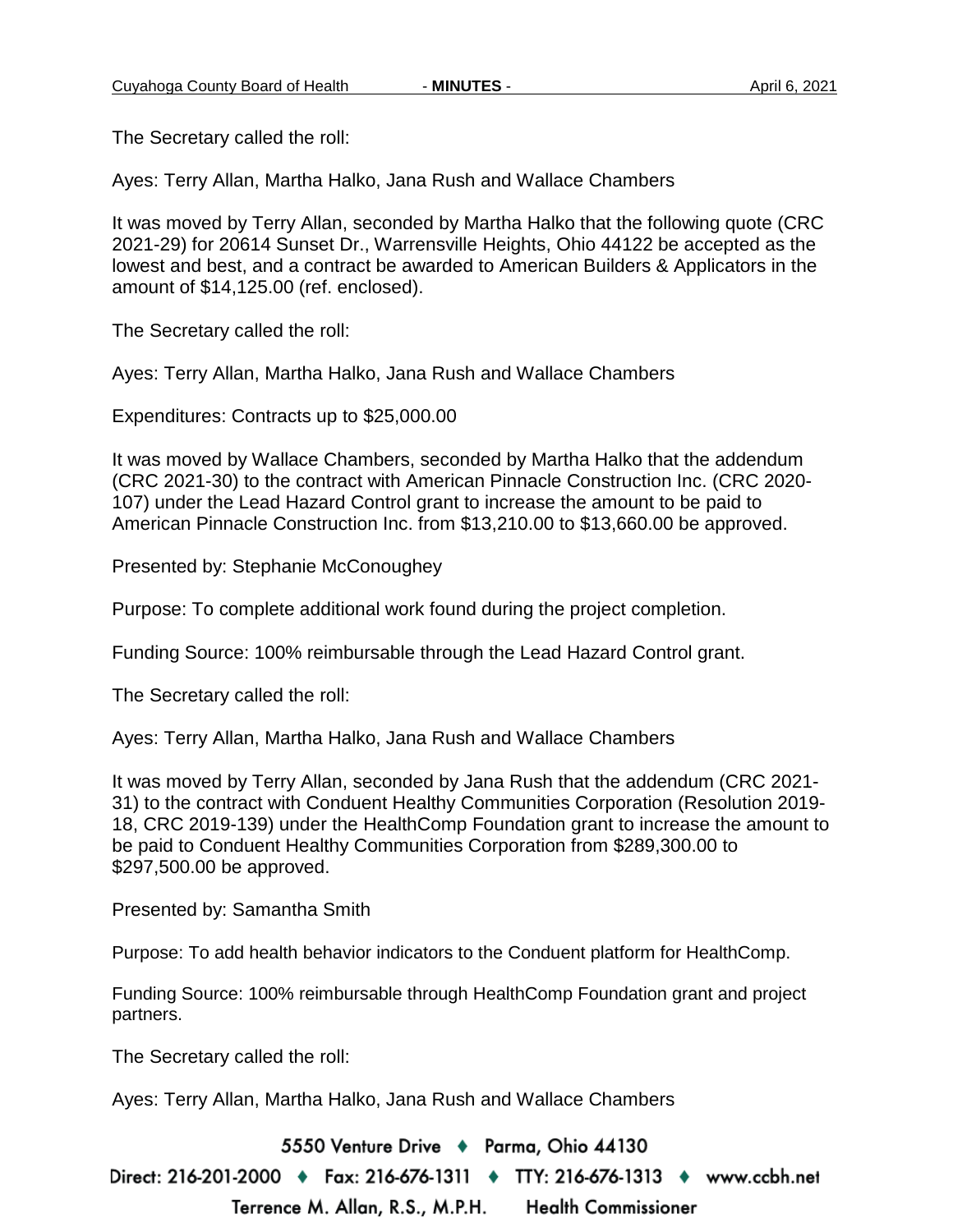It was moved by Wallace Chambers, seconded by Martha Halko that the service agreement (CRC 2021-32) with PandaDoc from April 6, 2021 through April 5, 2022 for e-signature services in an amount not to exceed \$456.00 be approved.

Presented by: Rebecca Burke

Purpose: To provide e-signature services to CCBH for the term of the contract.

Funding Source: 100% funded through CCBH General Revenue.

The Secretary called the roll:

Ayes: Terry Allan, Martha Halko, Jana Rush and Wallace Chambers

It was moved by Terry Allan, seconded by Jana Rush that the contract (CRC 2021-33) with Magellan Healthcare, Inc. for employee assistance program (EAP) services from May 1, 2021 through April 30, 2024 at a rate of \$1.75 per employee/month be approved.

Presented by: Najeebah Shine

Purpose: To provide employee assistance program (EAP) services to CCBH employees.

Funding Source: 100% funded through CCBH General Revenue.

The Secretary called the roll:

Ayes: Terry Allan, Martha Halko, Jana Rush and Wallace Chambers

It was moved by Wallace Chambers, seconded by Martha Halko that the contract (CRC 2021-34) with Johnson Controls from June 1, 2021 through May 31, 2022 in the amount of \$5,350.00 be approved.

Presented by: Rebecca Burke

Purpose: To provide software maintenance for the AMAG Security System.

Funding Source: 100% funded through CCBH General Revenue.

The Secretary called the roll:

Ayes: Terry Allan, Martha Halko, Jana Rush and Wallace Chambers

Revenue Generating Agreements up to \$25,000.00

None

5550 Venture Drive + Parma, Ohio 44130

Direct: 216-201-2000 ♦ Fax: 216-676-1311 ♦ TTY: 216-676-1313 ♦ www.ccbh.net

Terrence M. Allan, R.S., M.P.H. **Health Commissioner**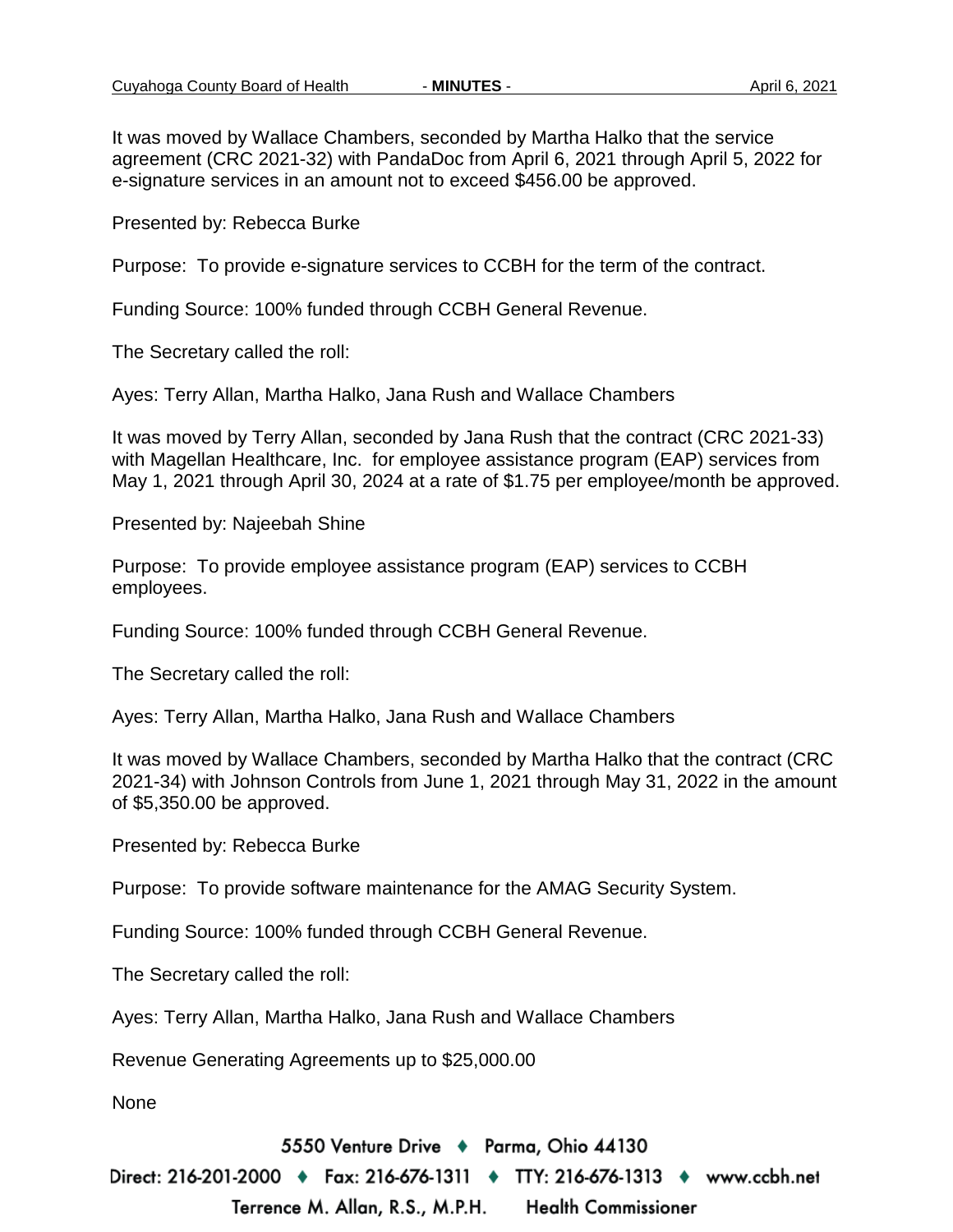**Contract Rescissions** 

None

Other Business.

Public Comment - N/A.

Thereupon, it was moved by Jana Rush, seconded by Wallace Chambers, that the following Motion be adopted:

BE IT RESOLVED that the meeting be adjourned at 1:50 p.m.

The Secretary called the roll:

Ayes: Terry Allan, Martha Halko, Jana Rush and Wallace Chambers

Committee Chair

Clerk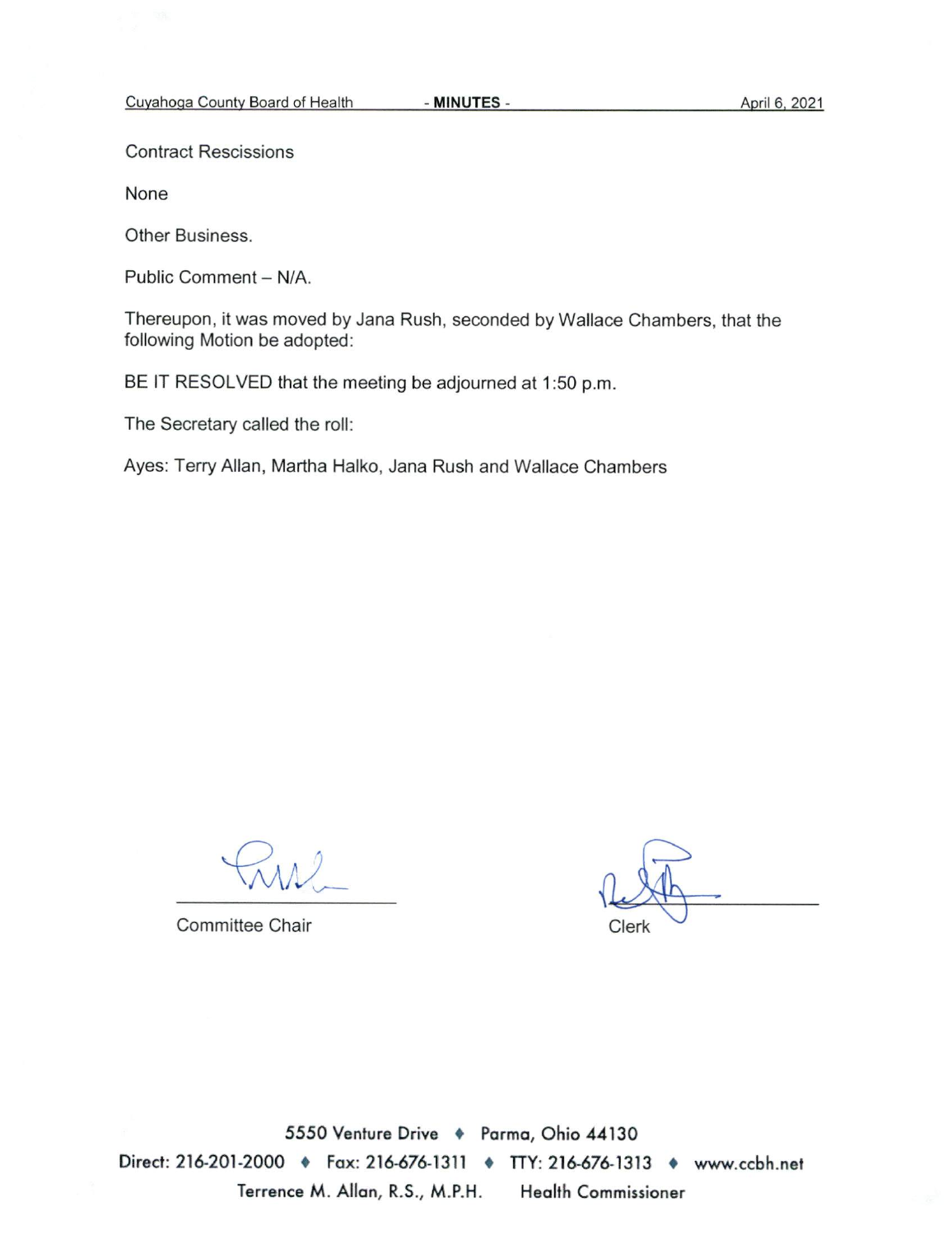## **RFQ RESULTS**

**Program:** Vector Control **Title:** Mosquito Briquettes **RFQ No:** 2021-1<br>**CRC No:** 2021-26 **CRC No:** 

**The following quotes were received and opened on:** 

| <b>NAME OF CONTRACTOR</b> | <b>RECEIVED</b>       | <b>QUOTE</b>                          |  |
|---------------------------|-----------------------|---------------------------------------|--|
| Adapco                    | $3/29/2021$ @ 3:34 pm | \$20,656.00 - not product we requeste |  |
| Verseris                  | 3/23/2021 @ 11:25 am  | does not carry product                |  |
| <b>Clarke</b>             | 3/22/2021 @10:40 am   | \$22,250.00                           |  |

#### **Recommended award: Clarke**

**Brief Justification: Best and Lowest complete bid of all products on spec sheet**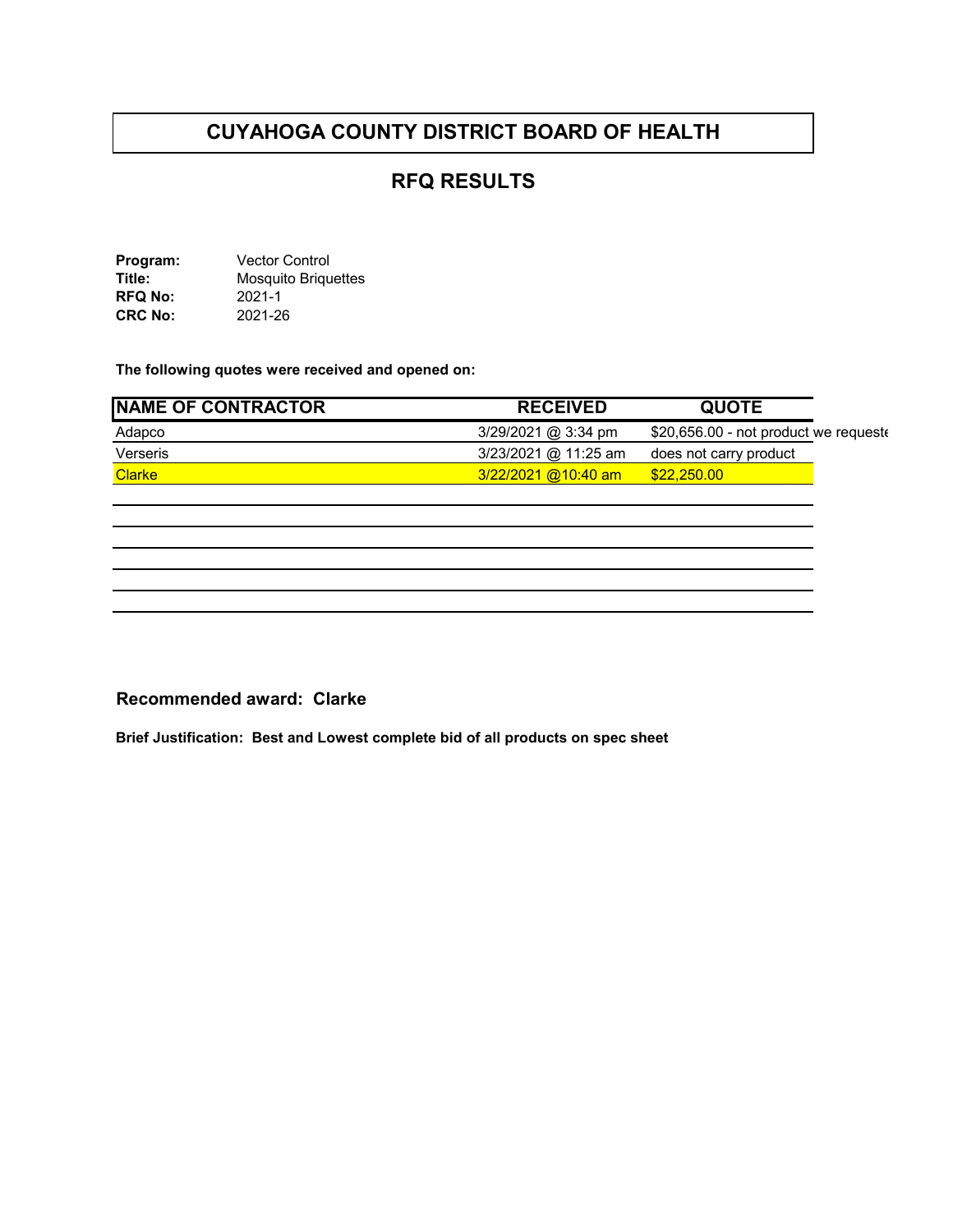ed and the state of the state of the state of the state of the state of the state of the state of the state of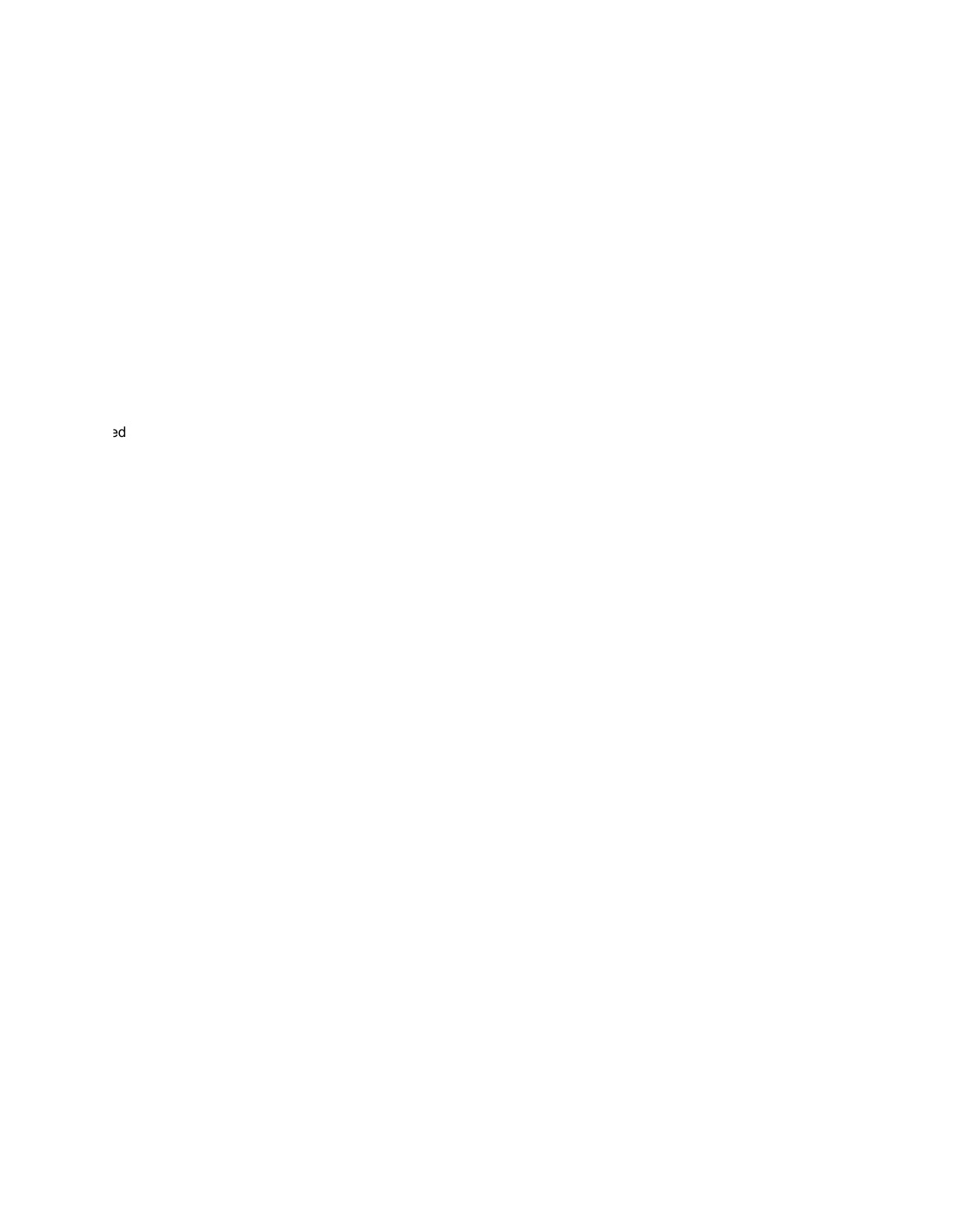#### **QUOTE RESULTS**

#### **Project Address Name: Address: City,State, Zip:** Garfield Heights, Ohio 44125 **CRC No:** CRC 2021-27 Apex Ohio Partners LLC 4649 Horton Rd

**The following quotes were received and opened:**

| <b>NAME OF CONTRACTOR</b> | <b>QUOTE</b> | <b>LEAD</b>                         | $H$ H   | <b>MATCH</b> |
|---------------------------|--------------|-------------------------------------|---------|--------------|
| <b>GHS</b>                | \$12,225     | \$10,425                            | \$1,800 | \$2,425      |
| <b>TNT</b>                | \$11,205     | \$9,450                             | \$1,755 | \$1,450      |
|                           |              |                                     |         |              |
|                           |              |                                     |         |              |
|                           |              |                                     |         |              |
|                           |              |                                     |         |              |
|                           |              |                                     |         |              |
|                           |              |                                     |         |              |
| <b>ESTIMATE:</b>          |              | \$11,500.00 \$ 9,525.00 \$ 1,975.00 |         |              |

**Recommended award:** TNT Construction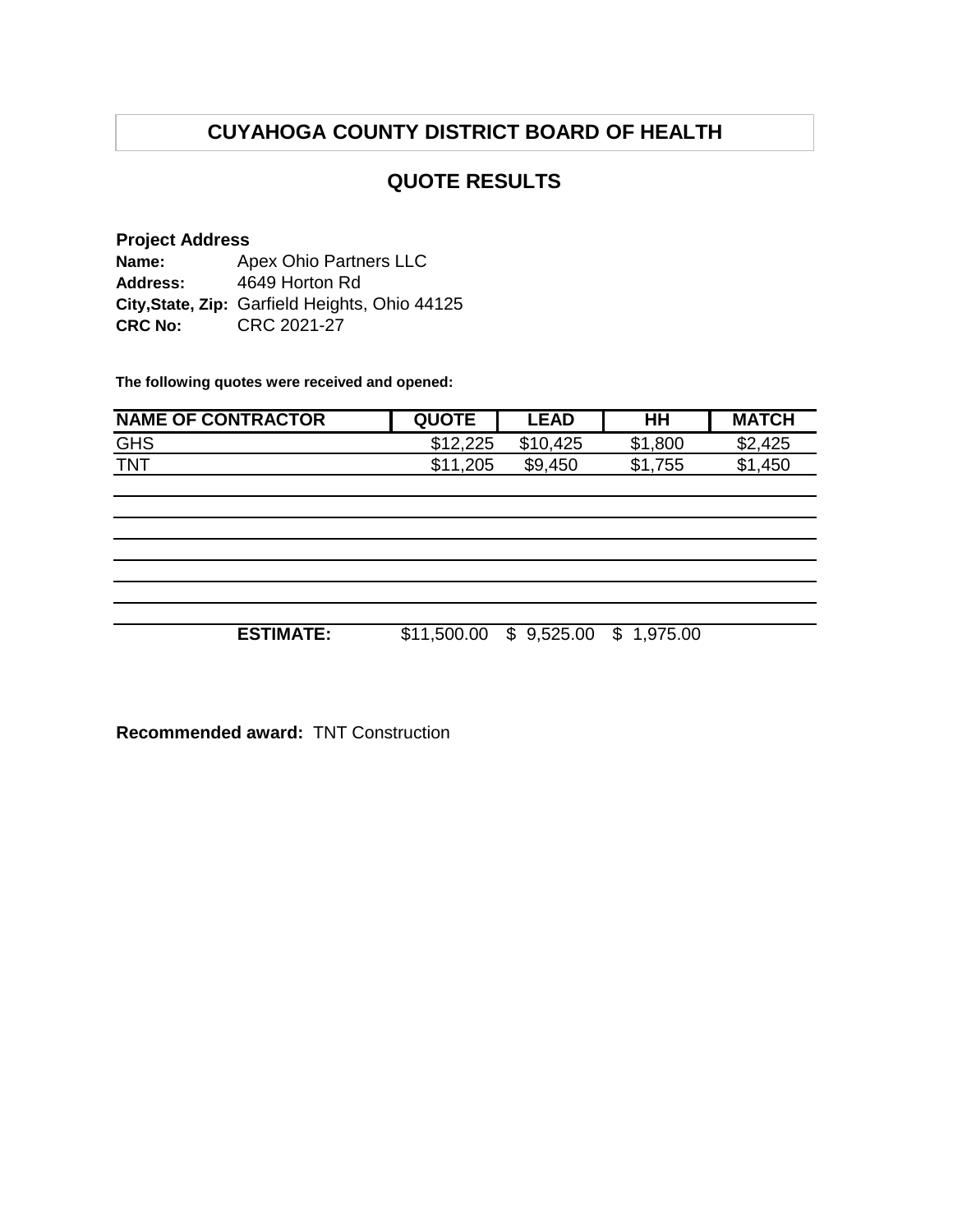## **QUOTE RESULTS**

#### **Project Address**

| Name:          | <b>Shawntez Hamilton</b>                       |  |  |
|----------------|------------------------------------------------|--|--|
| Address:       | 13408 Oakview Blvd                             |  |  |
|                | City, State, Zip: Garfield Heights, Ohio 44125 |  |  |
| <b>CRC No:</b> | CRC 2021-28                                    |  |  |

**The following quotes were received and opened:**

| <b>NAME OF CONTRACTOR</b> | <b>QUOTE</b> | <b>LEAD</b> | HН      | <b>MATCH</b> |
|---------------------------|--------------|-------------|---------|--------------|
| <b>American Builders</b>  | \$13,200     | \$7<br>.450 | \$5,750 | \$0          |
| <b>GHS</b>                | \$10,900     | \$7,800     | \$3,100 | \$0          |
| <b>TNT</b>                | \$11.620     | \$7<br>.060 | \$4,560 | \$0          |
|                           |              |             |         |              |

**ESTIMATE:** \$11,575.00 \$ 7,875.00 \$ 3,700.00

**Recommended award:** Green Home Solutions